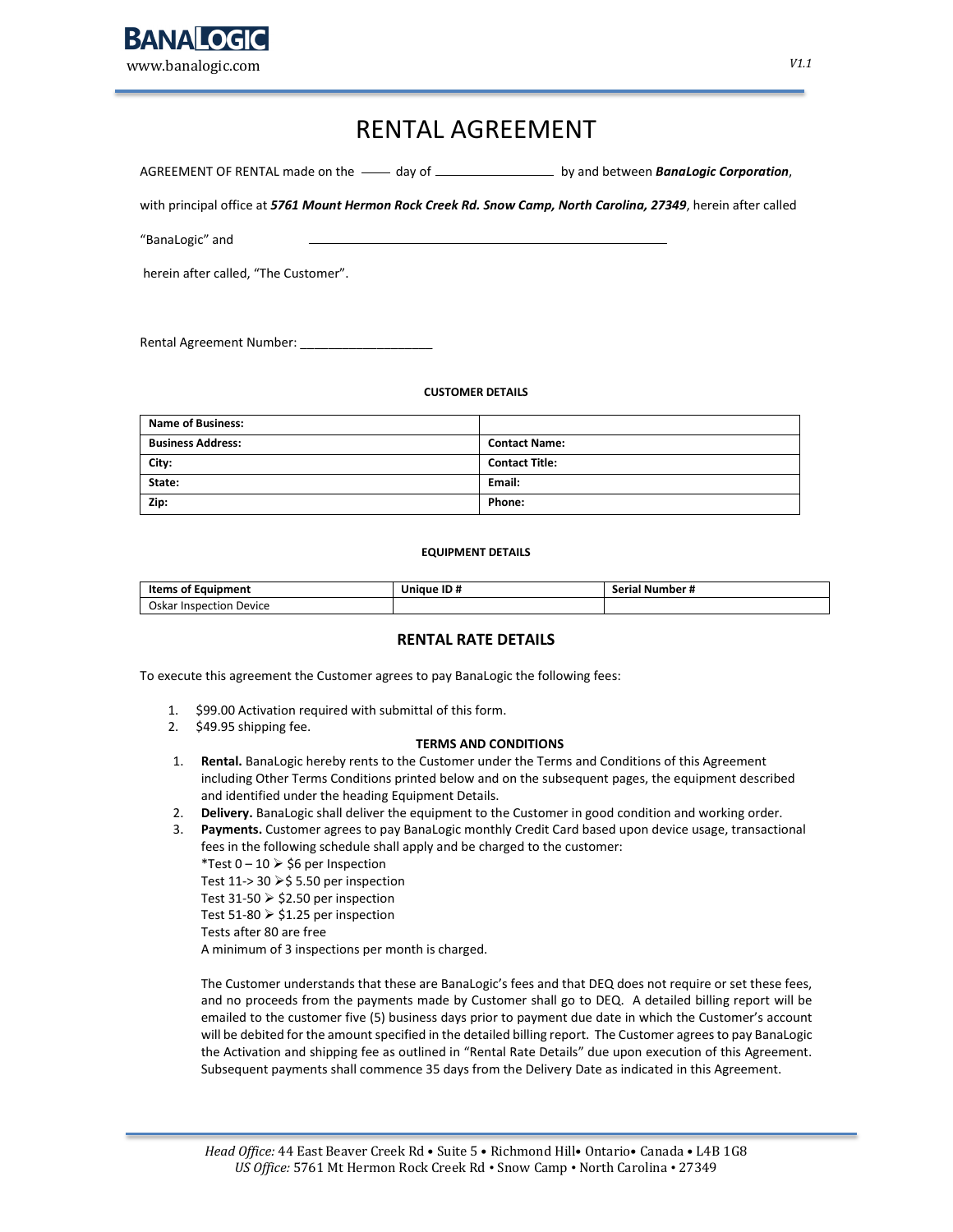- 4. **TERMINATION.** Customer may terminate the Agreement with 30 days' notice, provided there are no outstanding payments due to BanaLogic and the last month rental payment has been made. BanaLogic may terminate the Agreement with 30 days' notice.
- 5. **FURTHER ASSURANCES.** The Customer understands and agrees that the Equipment is owned by BanaLogc and that BanaLogic can exercise all rights to secure payment of all amounts due under this Agreement.
- 6. **TITLE, PERSONAL PROPERTY.** At all times during the Term, the Equipment is and will remain the property of BanaLogic. The Customer shall have no right, title or interest in the Equipment, except the right to maintain, possess and use the Equipment as provided in this Agreement subject to all the terms and conditions herein. The Customer agrees to keep the Equipment free and clear of all liens and will indemnify BanaLogic for all costs and expenses arising from any liens, relocation or recovery of the Equipment.
- 7. **CHOICE OF LAW.** Customer understands and agrees that this Agreement was entered into and formed with BanaLogic's North Carolina office and as such will be interpreted according to the laws of the state of North Carolina.
- 8. **MAINTENANCE AND REPAIR.** The Customer agrees to keep the Equipment in good condition and working order at your cost and expense. Customer agrees to use the Equipment only in the manner for which it was designed and intended, and solely for its own business purposes. The Customer agrees to be responsible for any damages or repairs due to your failure to properly maintain, repair, operate and protect the Equipment.
- 9. **INDEMNITY.** You agree to defend and hold BanaLogic harmless against all damages, claims and expenses (including attorney's fees) incurred by BanaLogic or its agents or employees relating to (i) your use, operation, possession or other acts or omissions relating to the Equipment, or (ii) your negligence or willful misconduct for any matters relating to this Agreement.
- 10. **LOSS OR DAMAGE**. The Customer assumes all risk of loss (including losses if the Equipment is lost, stolen, seized or confiscated), destruction or damage to the Equipment from any cause whatsoever, whether or not insured. The Customers payment obligations will continue under this Agreement regardless of any such loss or damage. Customer agrees to notify BanaLogic promptly in writing of any damage to, or loss or destruction of, the Equipment or any of its components. The Customer agrees to, at BanaLogic's option, (a) replace the Equipment with like equipment of at least equal value and acceptable to BanaLogic or (b) pay BanaLogic the amount necessary to cover the replacement cost.
- 11. **INSURANCE.** Customer agrees to keep the Equipment insured in an amount equal to the greater of (i) the full replacement value of the Equipment, or (ii) the aggregate amount of all payments due under this Agreement. The Customer agrees to provide us with certificates or evidence of insurance upon request.
- 12. **DEFAULT.** The Customer will be in default under this Agreement when: (a) fails to pay any monthly payment or any other payment due to BanaLogic under this Agreement within 10 days after its due date; (b) violates or fail to observe, keep or perform any other term, covenant or condition of this Agreement, or any other agreement with BanaLogic and such failure continues for 10 days following written notice from BanaLogic.
- 13. **REMEDIES.** Upon any Default, BanaLogic or its agents may exercise one or more of the following remedies: (a) with or without terminating this Agreement demand the immediately return the Equipment and all unpaid rent. (b) enter the premises where the Equipment is located and take possession of it by summary proceedings. (c) exercise or pursue any other remedy at law or in equity including specific performance, damages, and recovery of reasonable attorneys' fees and court costs.
- 14. **ASSIGNMENT.** Customer agrees not to assign, transfer, sublet, loan, pledge, or encumber this agreement or the equipment to anyone without BanaLogic's prior written consent. BanaLogic may assign, pledge, sell or transfer this Agreement and our rights or interest therein to any person or as security, without your consent.

### **OTHER TERMS AND CONDITIONS**

- 1. **Authorization.** The Customer must be authorized by the State of Oregon's Department of Environmental Quality (DEQ) to perform vehicle emissions inspections under the DEQ Too™ program. Customer shall comply with the DEQ Too terms and conditions for using the Shared-Type equipment provided by BanaLogic. Failure to comply shall result in the immediate termination of this agreement.
- 2. **Host.** If Customer is a Host as defined in the DEQ Too terms and condition, Customer must implement a process satisfactory to BanaLogic and DEQ that ensures vehicle owner has voluntarily agreed that the equipment will send OBD data to DEQ on their behalf.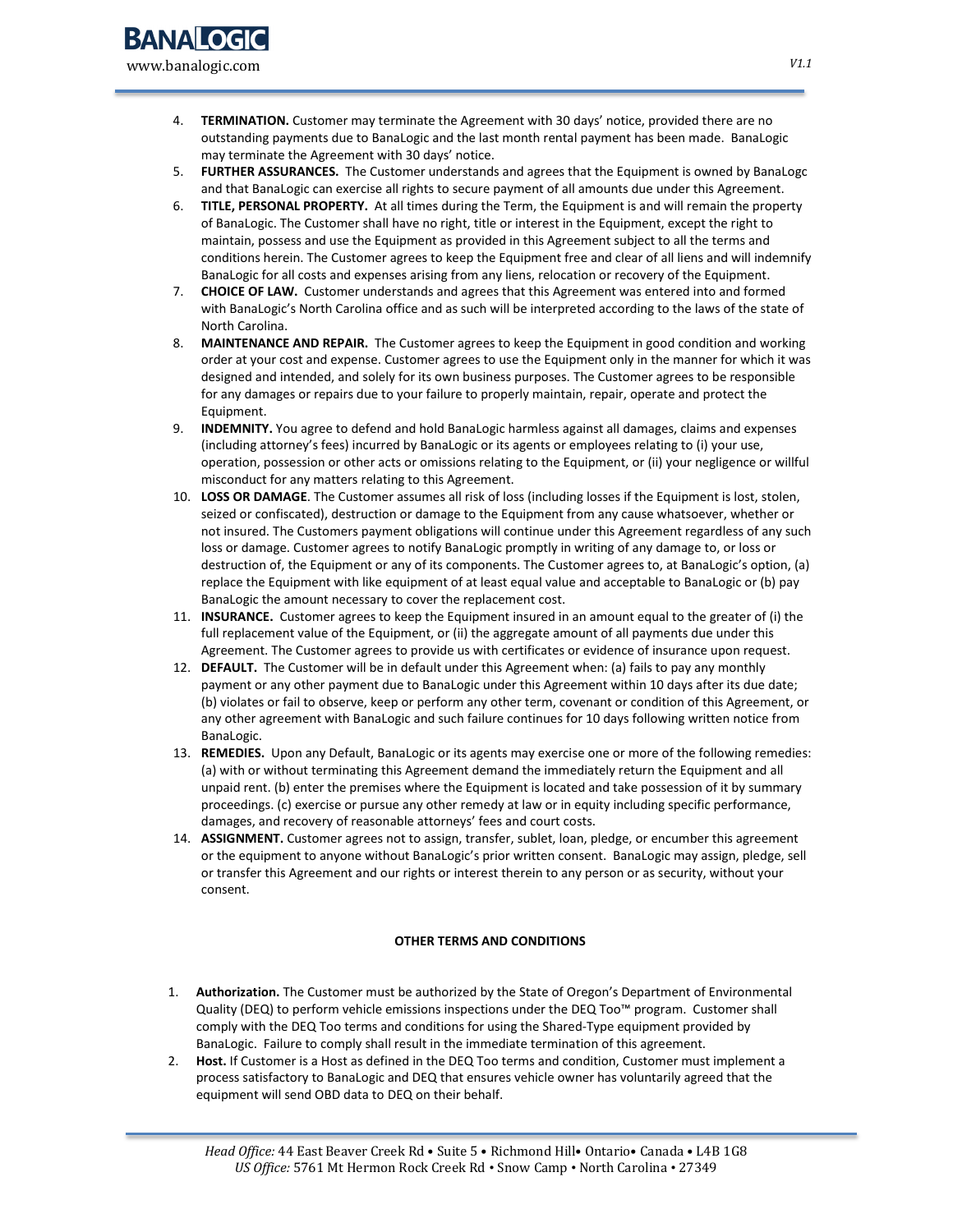

www.banalogic.com

- 3. **Training.** BanaLogic will include a User Guide in the equipment package that will include the training content required by DEQ.
- 4. **Non-Exclusive.** BanaLogic and the Customer acknowledge that we do not have an exclusive arrangement with DEQ to provide this service and that DEQ does not endorse any telematics device provider over another.

BanaLogic and the Customer hereby agree to the full performance of the covenants herein contained. IN WITNESS WHREOF the parties hereto have executed this Agreement on the day and date first written above.

Print Name: By:

BanaLogic Corporation

Print Name: By:

Rental Customer Name:

**Date: Rental Customer Name:**